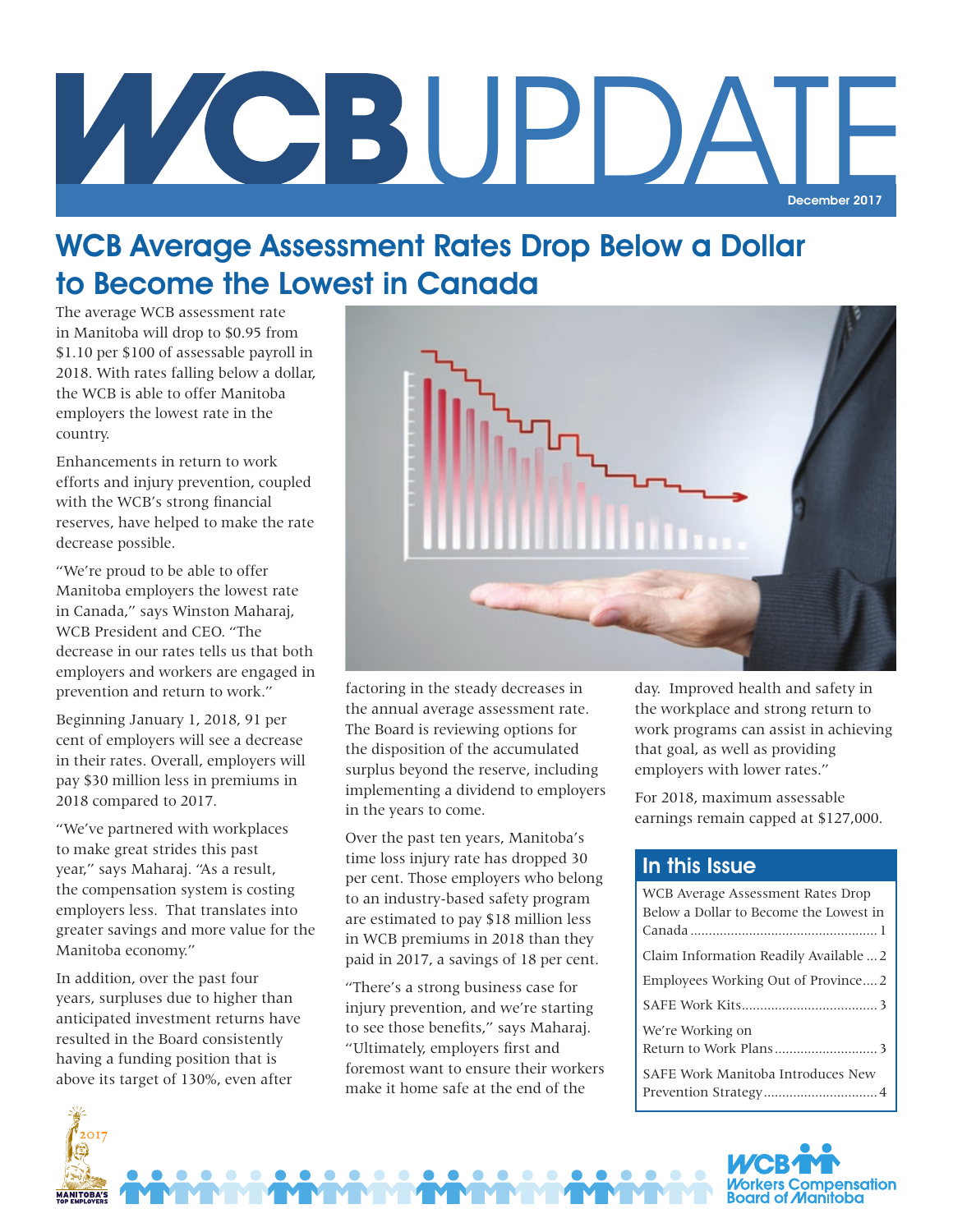## Claim Information Readily Available

The WCB's recent service improvements include the Claim Transaction Statement that debuted in early November. Employers with active claims will now know up front what claim information is used to calculate future rates, along with additional cost categories and expanded transaction descriptions.

More detailed information on how to read the new Claim Transaction Statement is found at **wcb.mb.ca/ claim-transaction-statement**.

Our improvements continued with the Claims Online application that includes many of same enhancements along with a claim status bar that

adjudicated, accepted or disallowed. lets you know if a claim is still being

If you have not yet used the Claim Online application, try it out. Getting started takes a few minutes and you can learn a lot of important information about your active claims. Learn more at **wcb.mb.ca/claimsonline.** 

## Employees Working Out of Province

Employers Must Apply For Additional Coverage if an Employee Will Be Working Out Of Province Longer Than Six Months



Annual payroll requests will be mailed out in January, but did you know that you also have to report payroll for any employees you send to work out of province?

Here are the things employers need to know about WCB coverage responsibilities when sending workers outside Manitoba.

Workers can file a claim in either:

- i. the province they reside in, or;
- ii. in the province or territory where they have had an injury.

The Manitoba WCB has an agreement with all other Canadian jurisdictions to avoid duplicate assessments. When coverage is in effect for workers in Manitoba it continues to be in effect for workers who reside in Manitoba but leave the province temporarily to perform their work duties. For workers that will be leaving Manitoba for more than six months the employer may apply to the WCB to

extend the coverage. In such cases the WCB needs to be informed of the following for each worker:

- 1. Workers full name
- 2. Date they leave Manitoba
- 3. General description of the outof-province work assignment or project
- 4. Date they are expected to return to Manitoba

#### **Working outside Manitoba but within Canada**

Each jurisdiction has its own Compensation Act and the law where the injury happens governs an employer's immunity or liability. This is not unique to Manitoba. Therefore an employer should contact the compensation authority in the jurisdiction where their worker will be employed to determine their responsibility. Contact information for the other Boards is available through the links on our web page.

If the other jurisdiction requires that the employer register with them, then only report the portion of the workers Manitoba assessable earnings to the Manitoba WCB. In this circumstance the workers earnings outside Manitoba should be reported to the other jurisdiction. However when the other jurisdiction does not require the employer register with them, then all of the workers assessable earnings should be reported to the Manitoba WCB.

#### **Working outside Canada**

The Manitoba WCB does not have any agreements with any jurisdictions outside of Canada to prevent duplicate assessments. Therefore the assessable earnings of Manitoba residents working outside of Canada need to be reported to the Manitoba WCB. Coverage would automatically be in effect for the first six months, then the employer may apply to the WCB to extend the coverage. The WCB will need the same information noted above for any workers that will be working outside Canada for more than six months.

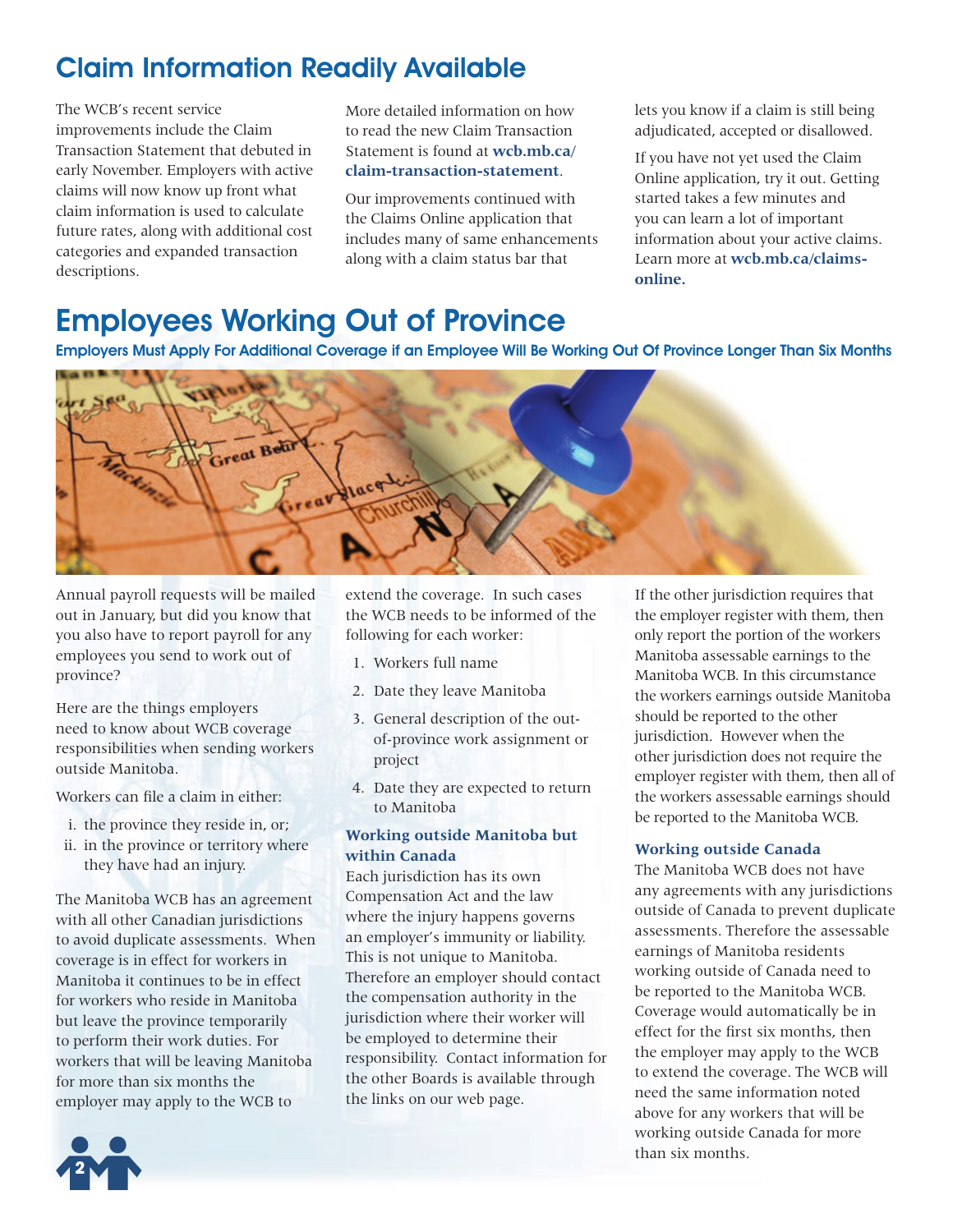### SAFE Work Kits

#### Making the commitment to SAFE Work for young workers



For employers with young workers, SAFE Work Manitoba has created a package of information and resources to help initiate a discussion and commitment to working safely.

Each year in Manitoba, almost 5000 young workers experience a timeloss injury, an event that can have a life-changing impact on those just starting out in their careers and life path. The good news is that these injuries can be prevented and as

employers you can play an important and influential role in helping keep your young workers safe.

Making workplaces safer is a shared responsibility between young workers and their employers. To help start a dialogue, SAFE Work Manitoba has created a kit with resources for employers, available free of charge. The kit includes:

• Letter from SAFE Work Manitoba

## We're Working on Return to Work Plans



In October, the WCB ran our firstever "Return to Work" campaign; an exciting next step in our continued promotion of Return to Work best practices to employers, workers and healthcare professionals.

There are a lot of benefits to a safe Return to Work program. A gradual return with modified duties can mean a better recovery for injured or ill workers. For employers, it means having that valued employee back sooner.

workplace is different. But a good Return to Work plan isn't developed in a vacuum. It's not "one size fits all"… because every

A Return to Work plan is built with the worker, employer, healthcare provider and the WCB to ensure things are done right, done safely and done with the worker's health in mind.

explaining the goals and purpose for the kit

- • A SAFE Work partnership form that can be informally signed by the employer and the young worker that signals the importance of making a commitment to safety at work.
- Posters (2) for posting at work and acting as a visual reminder of the importance of working safely
- Stickers/decals
- SAFE Work Manitoba young worker educational resources

For more information about the SAFE Work kit for young workers, visit: **https://www.safemanitoba. com/Resources/Pages/Make-the-SAFE-Work-Commitment-to-Your-Young-Workers---Kit.aspx** 

To order your kit and get the important SAFE Work conversation started with your young workers, contact us:

#### **Email:**

information@safeworkmanitoba.ca **Phone:** (204) 957-SAFE (7233) **Toll-Free:** 1-855-957-SAFE

 **RTWProgramServices@wcb.mb.ca** We offer a one day workshop for employers wanting to enhance or develop a Return to Work program. For more information, contact us at or call 1-855-954-4321, extension 4662.

Start planning for a Return to Work plan that works for your workplace. The WCB would be happy to help.

**We have enclosed the poster "What to Expect from Return to Work" with this edition of the newsletter. You may wish to post this at your workplace to remind everyone of the elements of a good Return to Work plan.**